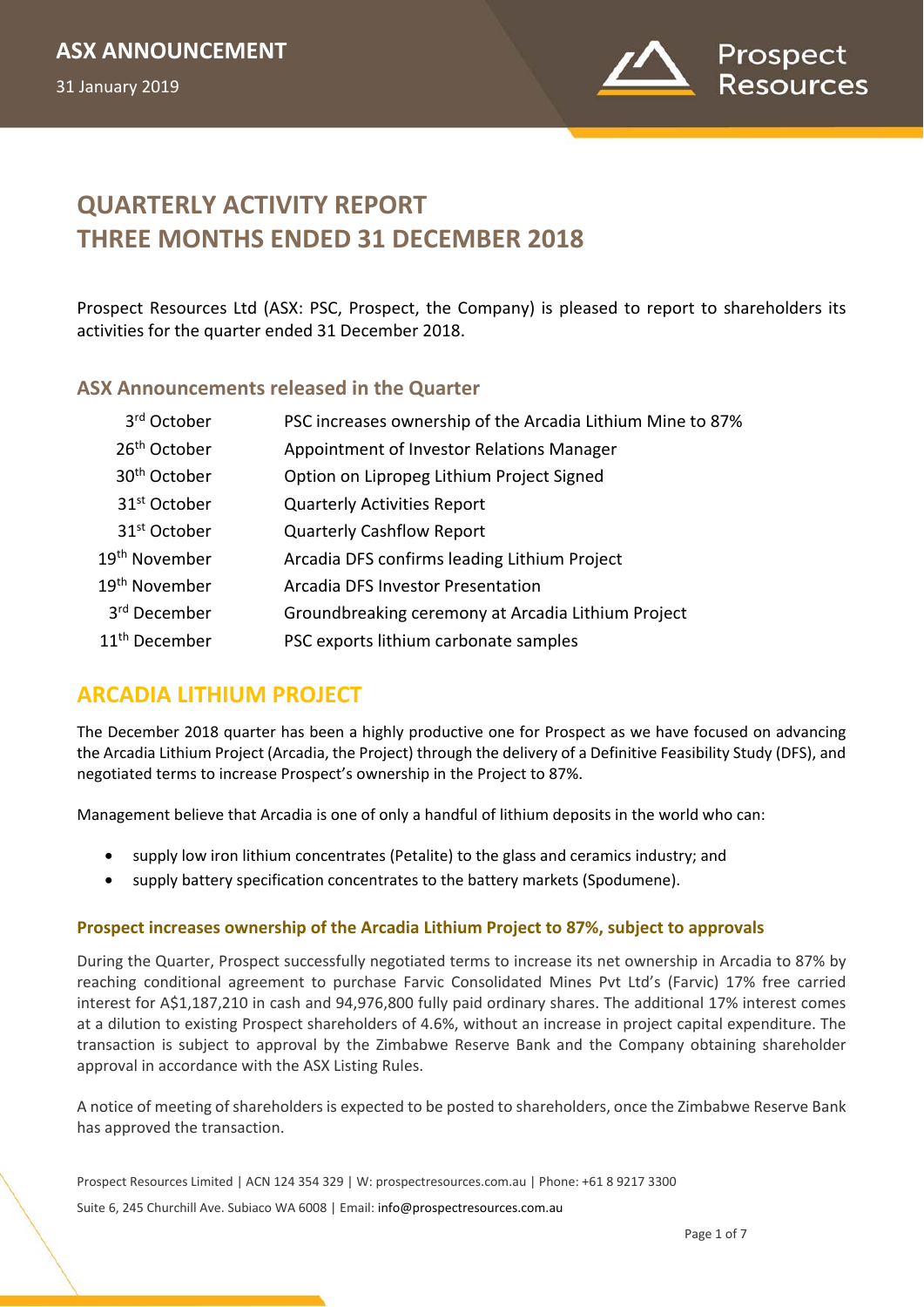

### **Arcadia Definitive Feasibility Study (DFS) outlines Arcadia as Africa's leading Lithium Project**

During the Quarter, Prospect completed its Definitive Feasibility Study for the **2.4 Mtpa Base Case development of the Arcadia Lithium Project**.

The key parameters and financial outcomes for the 2.4 Mtpa DFS are set out below:

| <b>Capital and Operating Costs</b>                          | <b>Units</b> | Value (\$) |
|-------------------------------------------------------------|--------------|------------|
| Average Life Of Mine Cash Operating Cost (FOB) <sup>1</sup> | USD/t conc.  | 285        |
| Capital Costs (Carried to Positive Cash Flow)               | <b>USDM</b>  | 165        |
| <b>Sustaining Capital</b>                                   | <b>USDM</b>  | 29         |
| Life Of Mine Spodumene Concentrate Price                    | USD/t        | 689        |
| Life Of Mine Petalite Concentrate Price                     | USD/t        | 457        |

1 Cash operating cost include mining, processing, general administration and selling costs, transport and loading, royalty and government marketing costs and are net of Ta2O5 by-product credits

| <b>Financial Summary</b>                                 | <b>Units</b> | <b>Value</b> |
|----------------------------------------------------------|--------------|--------------|
| Average Annual Free Cash Flow from Operations (Pre-tax)  | <b>USDM</b>  | 104          |
| Average Annual Free Cash Flow from Operations (Post-tax) | <b>USDM</b>  | 90           |
| Life of Mine Revenue (excl. Ta Credits)                  | <b>USDM</b>  | 2934         |
| <b>Average Annual EBITDA</b>                             | <b>USDM</b>  | 106          |
| Pre-Tax NPV <sup>10</sup>                                | <b>USDM</b>  | 511          |
| Pre-Tax IRR                                              | $\%$         | 44           |
| Post Tax NPV <sup>10</sup>                               | <b>USDM</b>  | 458          |
| Post Tax IRR                                             | $\%$         | 42           |
| <b>Operating Margin</b>                                  | $\%$         | 38           |
| Payback Period (From Commencement of Production)         | Years        | 2.5          |

The results confirm the Project's strong financial and geological merits, positioning the Company to be a leading producer of low iron lithium concentrates (Petalite) for supply to the glass and ceramics industry and battery specification concentrates for supply to the battery markets (Spodumene).

Prospect Resources Managing Director Sam Hosack said "The completion of the successful Definitive Feasibility Study on a base case of a 2.4 Mtpa development of the Arcadia Lithium Project is a great achievement. The DFS results position the Company to become a key player in the global lithium market."

"The successful finalisation of this DFS is a testament to the strength of the Prospect owner's team. A vast amount of work has been contributed to this DFS and validates my belief that Arcadia is Africa's leading lithium development project with respect to its scale, grade, economics and team."

Prospect Resources Limited | ACN 124 354 329 | W: prospectresources.com.au | Phone: +61 8 9217 3300

Suite 6, 245 Churchill Ave. Subiaco WA 6008 | Email: info@prospectresources.com.au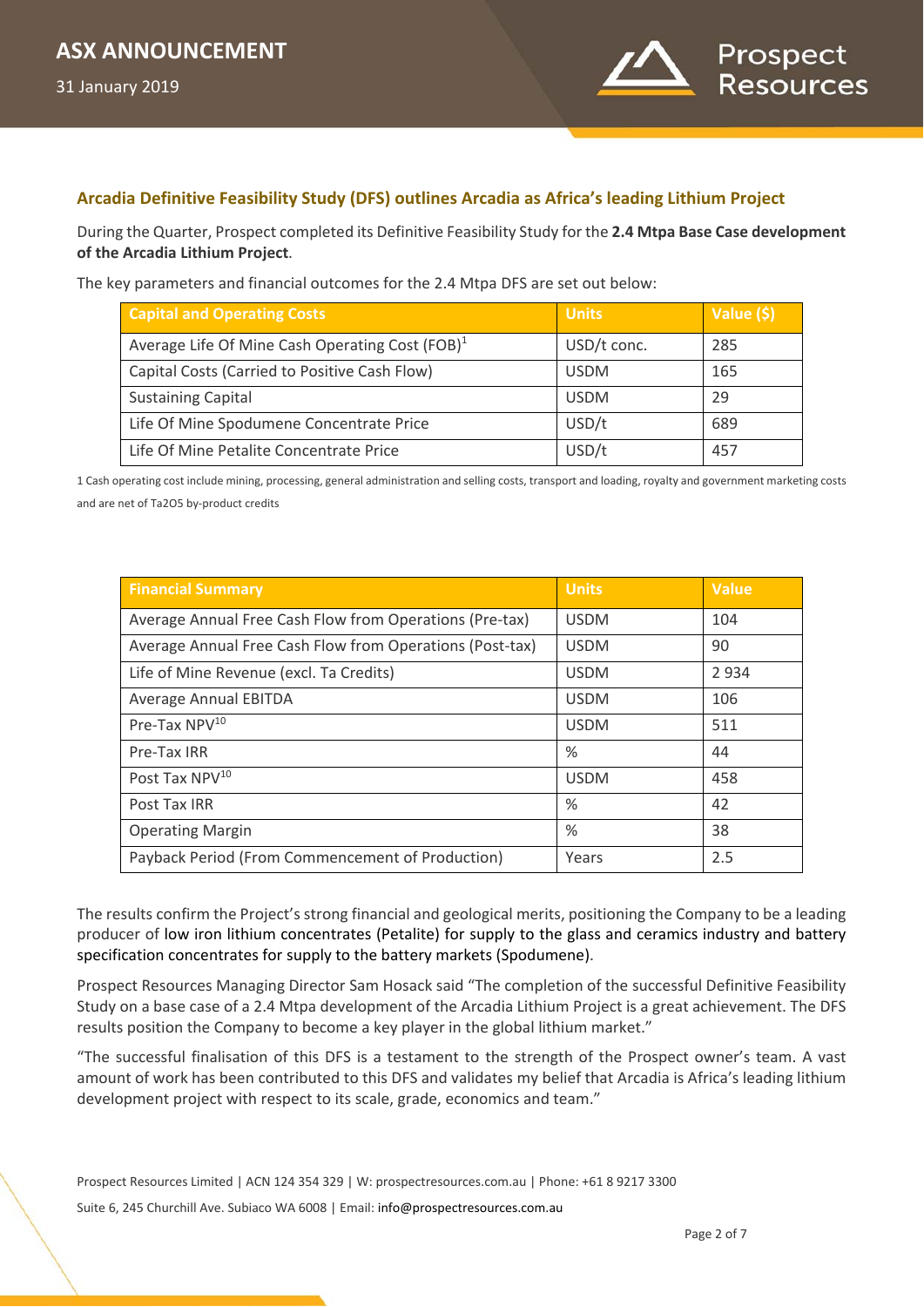

"This DFS represents a significant milestone for Prospect as we transition into development. We are excited by the opportunity to capitalise on the strong fundamentals of the lithium market, initially through the production of lithium concentrates. Based on the mine economics and financial strength of the project, we are moving swiftly to finance, develop and commence production at Arcadia," he said.

This successful DFS provides a compelling basis for the Company to drive towards completing additional project offtake arrangements (in addition to its existing offtake agreement with Sinomine) and securing project financing in anticipation of construction. Construction and mine development, to be managed by Prospect Lithium Zimbabwe (PLZ), is scheduled to be completed in Q3 CY2020, with commissioning from November 2020.



Prospect is currently reviewing multiple financing strategies to allow Prospect to deliver the project. Financing strategies being considered are weighted towards debt finance structures underpinned by Arcadia's strong cashflow profile, to minimise dilution to existing shareholders.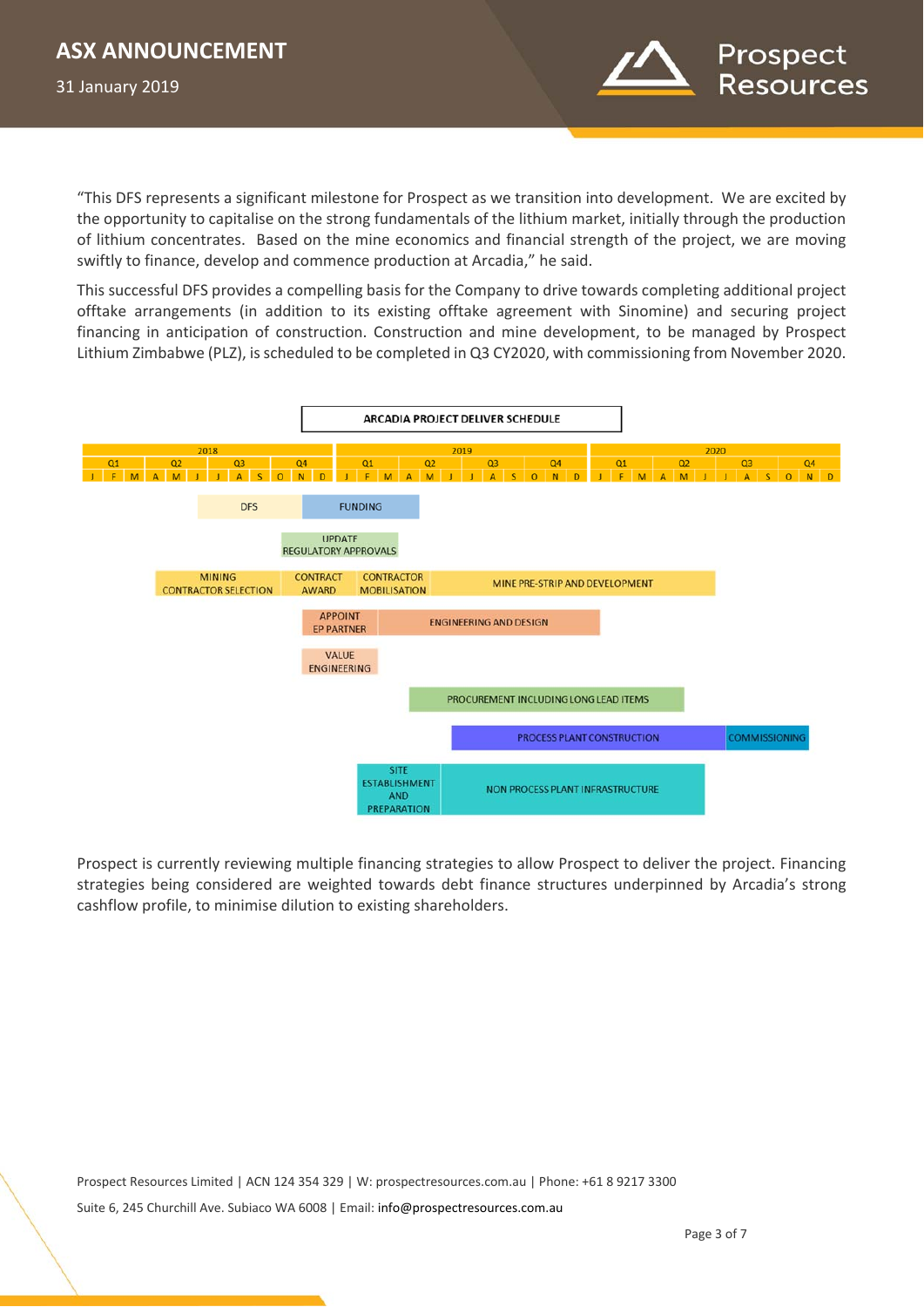

#### **Arcadia Lithium Project groundbreaking ceremony**

On 28th November 2018, Prospect held the groundbreaking ceremony for the Arcadia Lithium Project. The groundbreaking ceremony was attended by a range of dignitaries, project stakeholders and Prospect's full board and staff. The project was officially opened by His Excellency, The President, Mr E.D. Mnangagwa, with the Vice-President, Constantino Chiwenga, also present.

In his opening address, the President, Mr E.D. Mnangagwa said "the opening of this new mine is in line with my Government's request to leapfrog the industrialisation and modernisation of the country. I commend Prospect Resources Limited for this milestone achievement which will go a long way towards the development of our country."

His Excellency referred to Zimbabwe's abundant and diversified natural resources industry. He said that he is indeed excited by the coming in of companies such as Prospect, which will soon see lithium as one of the key mining sub-sectors for the turnaround of Zimbabwe's economy.

The President said "this project, for which we are gathered, is a product of hard work and timeous decision making by both Prospect Resources and the Zimbabwe Ministry of Mines and Mine Development.



Prospect's Executive Chairman, Hugh Warner, confirmed the Company's ambition to grow the lithium minerals footprint in Zimbabwe. He said that it was an honour to have His Excellency, The President, Mr. E.D. Mnangagwa, Vice-President Constantino Chiwenga and dignitaries attend as a sign of solidarity for the success of the Arcadia Lithium Project. "Your presence today signifies the Zimbabwe Government's commitment to attracting foreign investment in Zimbabwe and indeed to Prospect Resources."

Mr Warner said the next key milestone for the project is to secure finance from international investors and lenders. "As Prospect reaches out to the international investment community to finance Arcadia, we are also working closely with the Government of Zimbabwe to provide confidence of fiscal stability to Prospect, our investors and indeed to the people of Zimbabwe."



Prospect Resources Limited | ACN 124 354 329 | W: prospectresources.com.au | Phone: +61 8 9217 3300 Suite 6, 245 Churchill Ave. Subiaco WA 6008 | Email: info@prospectresources.com.au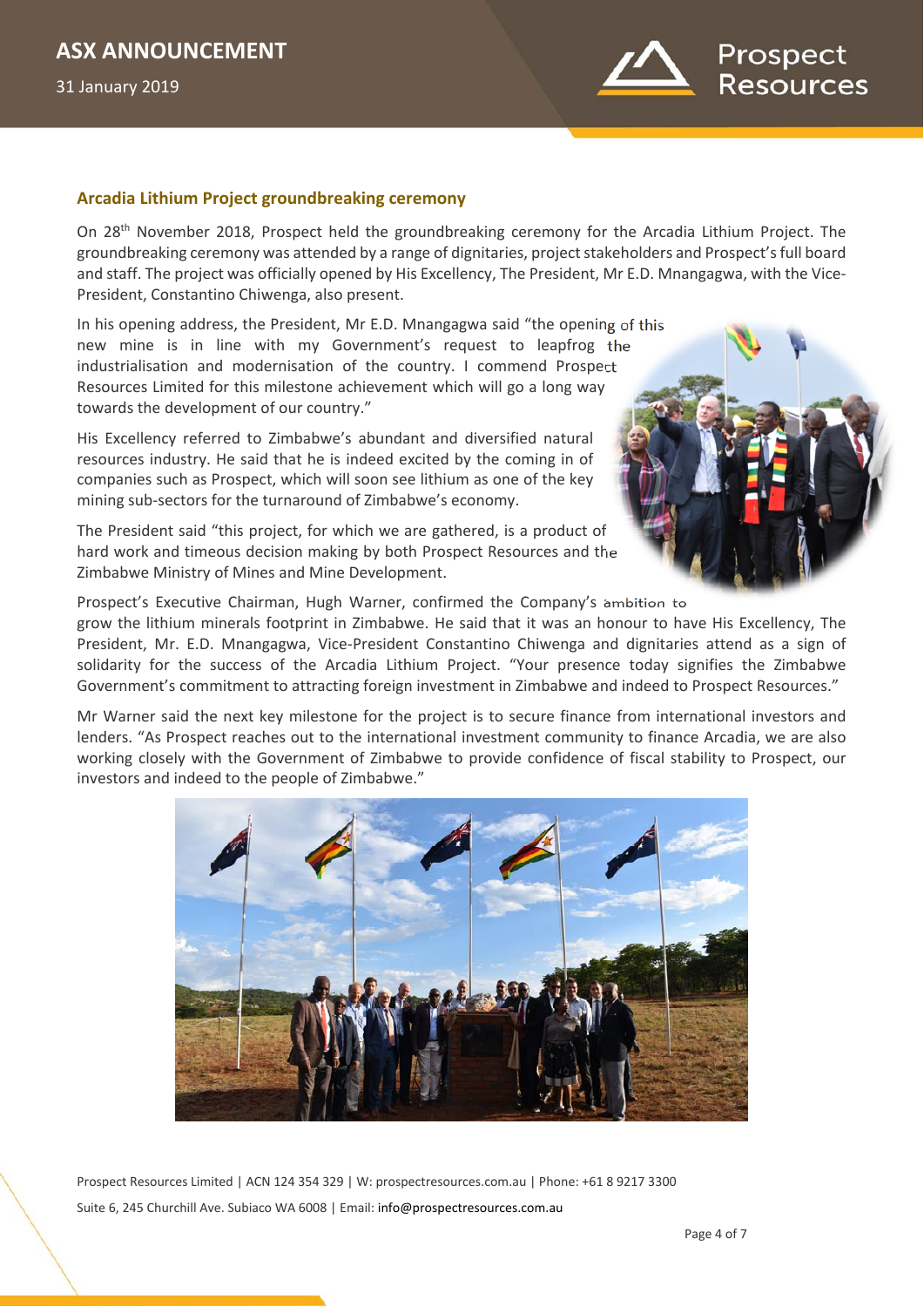

### **Lithium Carbonate Samples Exported to Potential Offtake Partners**

On the 11<sup>th</sup> December 2018, Prospect announced that 100kg of lithium carbonate (battery grade lithium >99.5% Li<sub>2</sub>CO<sub>3</sub>) samples arrived in Australia from Zimbabwe, ready for distribution to potential offtake partners for evaluation. The samples were produced at Prospect's pilot plant in Kwekwe, Zimbabwe using petalite ore from Arcadia.

In the production of lithium carbonate, spodumene and petalite ore is processed into spodumene and petalite concentrate (6% Li2O and 4% Li2O respectively) which is then converted into lithium carbonate (battery grade lithium >99.5% Li<sub>2</sub>CO<sub>3</sub>) or lithium hydroxide (LiOH).



Prospect's ability to successfully produce lithium carbonate from its petalite ore at Arcadia is a first for Africa and positions the Company as one of the only companies to do so globally. Prospect is now able to provide samples to potential offtake partners to demonstrate the quality of the product. With this milestone achievement, the Company is now reconfiguring the pilot plant to manufacture lithium hydroxide.

# **EXPLORATION**

On 30 October 2018, Prospect signed a 90 day option to acquire the Lipropeg Lithium Project from Pegmaton Resources Pvt (Ltd). The Company has allowed this option to expire.

Prospect Resources Limited | ACN 124 354 329 | W: prospectresources.com.au | Phone: +61 8 9217 3300

Suite 6, 245 Churchill Ave. Subiaco WA 6008 | Email: info@prospectresources.com.au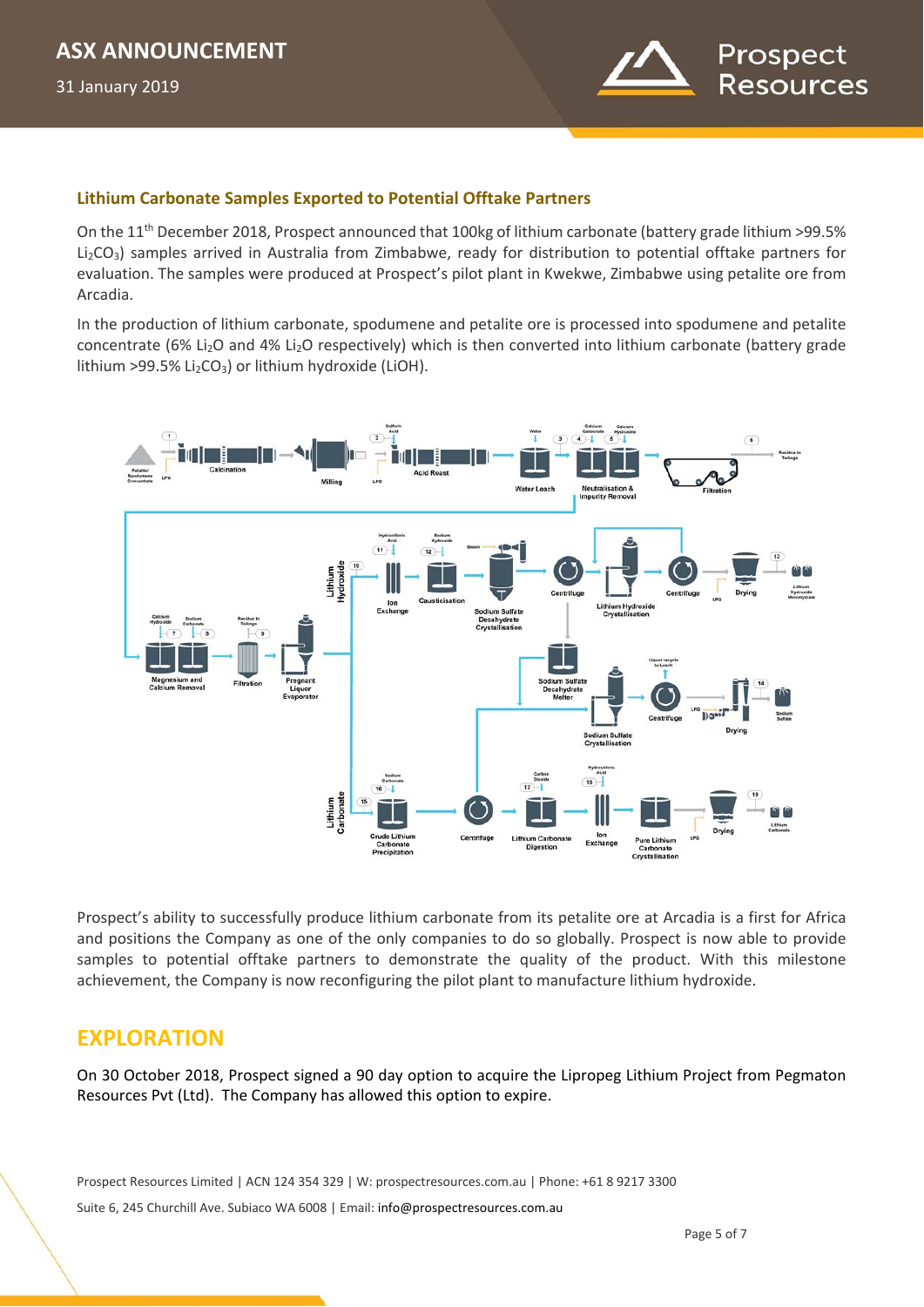

# **CORPORATE**

During the Quarter, in preparation for the development of Arcadia, Prospect recruited key individuals covering logistics, project management, marketing and investor relations. The strength of the team positions Prospect to deliver the Project to its full potential.

Prospect finished the Quarter with:

- A\$8.1m cash at bank;
- US\$10m funding commitment on placement of ball mill and US\$10m Export Finance Facility facilities available and undrawn; and
- A strong trading cashflow of some A\$4.75m from YTD merchandise and farm sales.

# **Summary of Activities Planned for the 31 March 2019 Quarter**

### **Arcadia Lithium Project**

- Plant Engineering
- Applications for additional regulatory approvals such as Special Economic Zone Status
- Offtake discussions with potential partners with regards:
	- o Spodumene battery sector
	- o Petalite glass ceramics sector
- Project finance discussions

### **Exploration**

- Target proximal lithium opportunities as future feed sources to the Arcadia Mine
- Continue to investigate additional lithium opportunities regionally

### **Corporate Activities**

The Company intends to participate in a number of investor and trade events over the 2019 year to promote Prospect, Arcadia and Zimbabwe as it seeks to expand its identity globally. The events that the company will be attending this quarter are:

- The 121 Conference in Cape Town
- Mining Indaba Cape Town

Investors should note that the above activities may change as and when results are generated and as such they should simply be used as a guide.